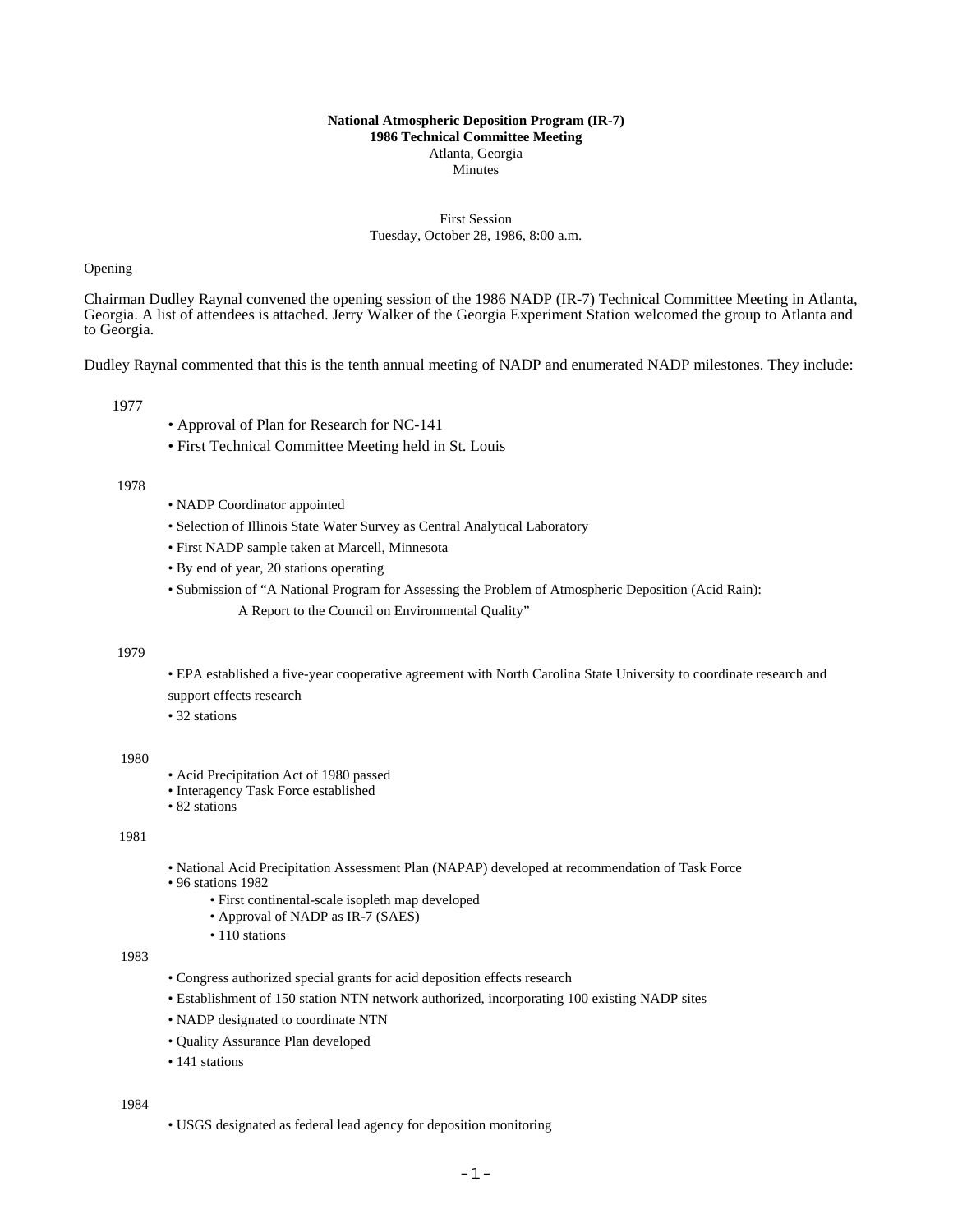- Budget Advisory Committee established
- 177 stations

# 1985

- NADP brochure, "This Is Our Air We Should Know What's In It; published
- NADP Annual Data Summary 1982 published
- 193 stations

#### 1986

- CAL published analytical methods compendium
- NADP Annual Data Summary 1983 and NADP Annual Data Summary 1984 published
- NADP Quality Assurance Report, covering field operations, published
- IR-7 extension for five years requested
- 200 stations operational

It is imperative that NADP look ahead as there is much unfinished business.

- 1. Must continue monitoring wet deposition. Want to establish a data base that is historically and geographically adequate.
- 2. Dry deposition. Must characterize dry deposition and pursue promise of being able to couple wet and dry deposition monitoring at some NADP sites.
- 3. Effects research. Despite tremendous progress having been made in effects research, there is much to do. Look for new opportunities to expand effects research.

This annual Technical Committee meeting is characterized by several different approaches. There will be poster sessions rather than contributed papers, but there will be opportunity for discussion in a large forum following each poster session. Another innovation was to develop a theme for the meeting. "Interpreting the NADP Data Base." This theme will be evident in some of the presentations. The Vice Chairman of the Technical Committee and the Chairman of the Effects Subcommittee are the program chairmen for the meeting.

Attendees were asked to introduce and say a few words about themselves.

#### **Coordinator**\***s Report**

The Coordinators report was presented by Jim Gibson. He announced that the official number of active sites is 195, with 7 sites pending. Accomplishments for the year include:

- 1. Published quarterly reports for third and fourth quarters of 1984.
- 2. Major effort has been put into getting the annual reports for 1983 and 1984 mailed. The 1985 annual summary is partially finished. The question of how future data will be disseminated will be a subject of discussion in Subcommittee 3. Results of the questionnaire which was mailed indicate that users still wish to receive hard copy data.
- 3. Have continued the site visitation program through RTI. There will be some modifications to the program.
- 4. Several quality assurance reports for 1978-83 are published or in process of publication.
- 5. Requested that sites furnish the original raingage charts to CAL. Seventy-five percent of the originals are now being received; the remaining 25% are copies. This request was made to provide a better quality check.
- 6. To improve network performance, the Coordinator's Office now provides replacement parts to sites and is maintaining a stock of equipment. The requested part is furnished to the site, the defective part is sent to Aerochem Metrics for repair and is then returned to the Coordinator's Office. This should help prevent data loss from down equipment.
- 7. Jim referenced the long-standing NADP requirement that all analyses be done at the same laboratory. Due to federal requirement for open bidding, a problem has developed and agencies must go out for bid for analytical work. One agency has done so, but an award hasn't been made. The concern is to insure the integrity of the NADP network, and this is a challenge to the original concept of NADP.
- 8. Mentioned his activity regarding the question of snow monitoring, particularly in the West. Four new sites, which will be paired with existing NADP sites, will be coming on line. He also mentioned other work being done in the Rocky Mountain region.
- 9. Announced that people from SURRES are attending the meeting to interview participants regarding data needs.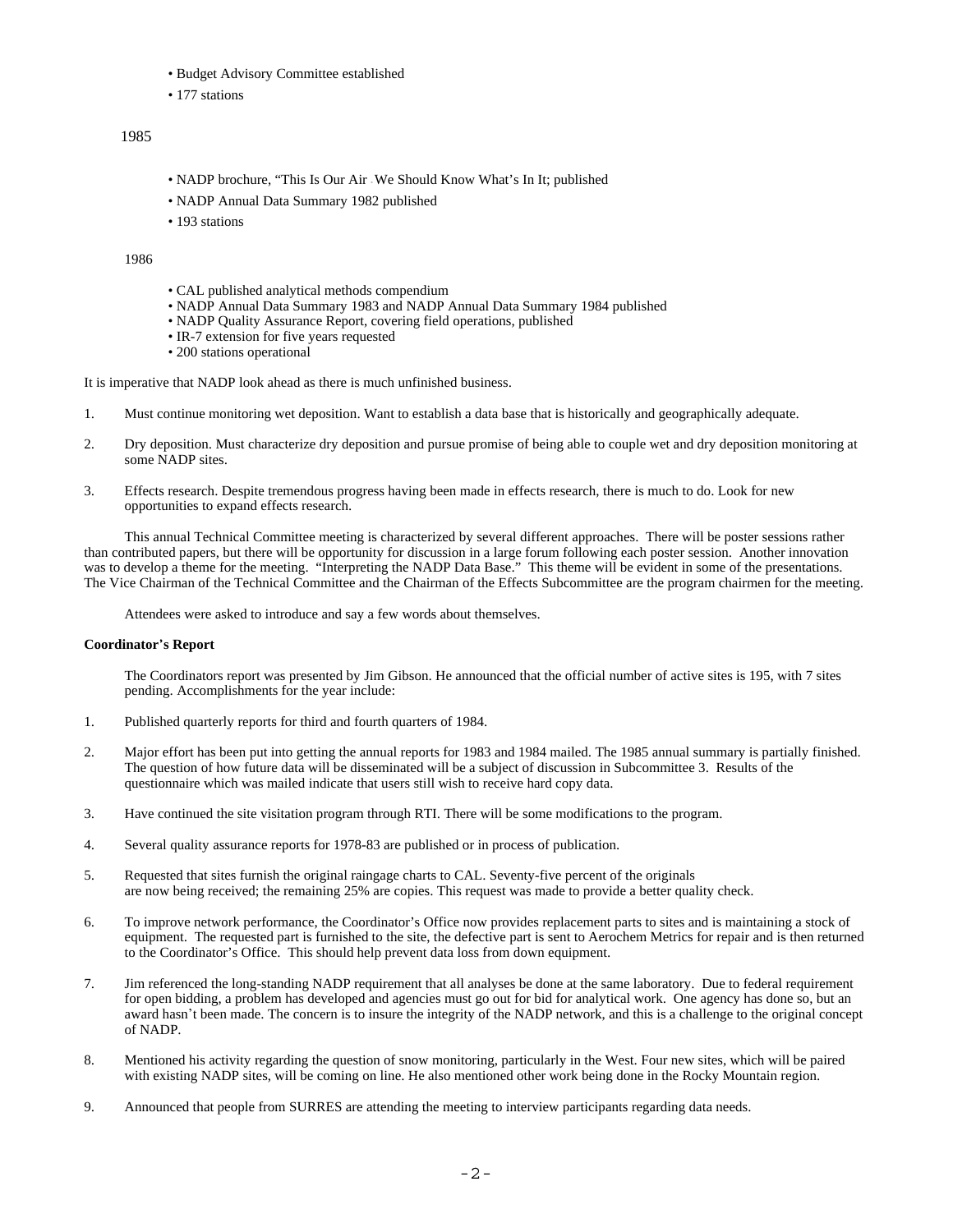## **Administrative Advisor**\***s Reports**

Keith Huston, Chairman of the SAES Administrative Advisors commented on one of the most interesting facets of this organization. NADP has pulled together state federal, and private sectors in a voluntary grouping that has been very useful. Currently, NADP scientists are utilizing their talents in analyzing. The bigger challenge is that they now begin to look at the data being collected and analyzed, what that data means in terms of acid rain and what should be done in the future. NADP should now take stock of where they are and where they want to be and get on with it for the next five years.

Jack Barnes of USDA CSRS remarked that we need to make a strong effort for IR-7 renewal. There is a need for data analysis, a need to look at the quality of the data, and a need for interpretation of it, for the kinds of glue that will bring together effects research efforts.

Jack Pickering of USGS commented that the authorized lifetime of NAPAP ends in 1990. Debate is beginning as to whether it should be continued. This will be a decision of Congress. It has been recommended that deposition monitoring, both wet and dry, be continued. Other task groups will be recommending what parts of the effects programs should be continued. Jack sees activities continuing well past 1990, and NADP should look that far ahead.

#### **Subcommittee Reports**

#### **Network Site Criteria and Standards:**

Dick Semonin, Chairman of Subcommittee No. 1, reported that one accomplishment over the past year was the implementation of the requirement that original raingage charts be submitted to the CAL He noted that attendance at the Subcommittee meeting has dropped over the past few years. New business for this meeting:

- 1. Operator's manual revision
- 2. Frame of reference for what this Subcommittee does in relation to other subcommittees
- 3. Alterations of sampling protocol
- 4. Bucket supply problems
- 5. Site selection criteria
- 6. Maintaining the site records how long should they be maintained?

### **Methods Development and Quality Assurance:**

Chairman Jerry Aubertin reported that Subcommittee No. 2 been quite active over the past year.

- 1. They performed an audit of CAL. All previous recommendations had been implemented. One very notable thing the audit team found is that the data turnaround time has been reduced.
- 2. The Subcommittee met in April.
	- A. Jackie Lockard was elected secretary.
	- B. At that meeting, it was reported that a positive bias was being detected. An August meeting on the detected bias resulted in a special program being set up to look at what might be causing this problem. Don Bogen will report further on that program.
	- C. Spent time on charges for Subcommittee No. 2.

Issues B and C will be addressed in the business meeting.

- D. Considerable discussion regarding the remedial action plan or lack thereof. This addresses noncompliance of sites in the QA Program.
- E. Developed a QA protocol flow chart which will be discussed at the Subcommittee meeting.

The Subcommittee meeting agenda is long and will probably require two meetings. One big question is the problem with the buckets.

Don Bogen reported that there was a meeting in August to review the external QA Program. Gary Stensland had reviewed the detected bias, and it was determined that further review and research on the topic was warranted. Three group's (USGS, CAL and EML) results have been obtained. A portion of the time at the Subcommittee meeting will be spent on reviewing these results and determining what they mean.

### **Data Management and Analysis:**

- Jim Lynch reported, as Chairman of Subcommittee No. 3, that the following topics would be discussed at their meeting.
- 1. Potential changes in the CAL report to site operators.
- 2. Annual data summary will be reviewed for any changes that should be made for the 1986 report.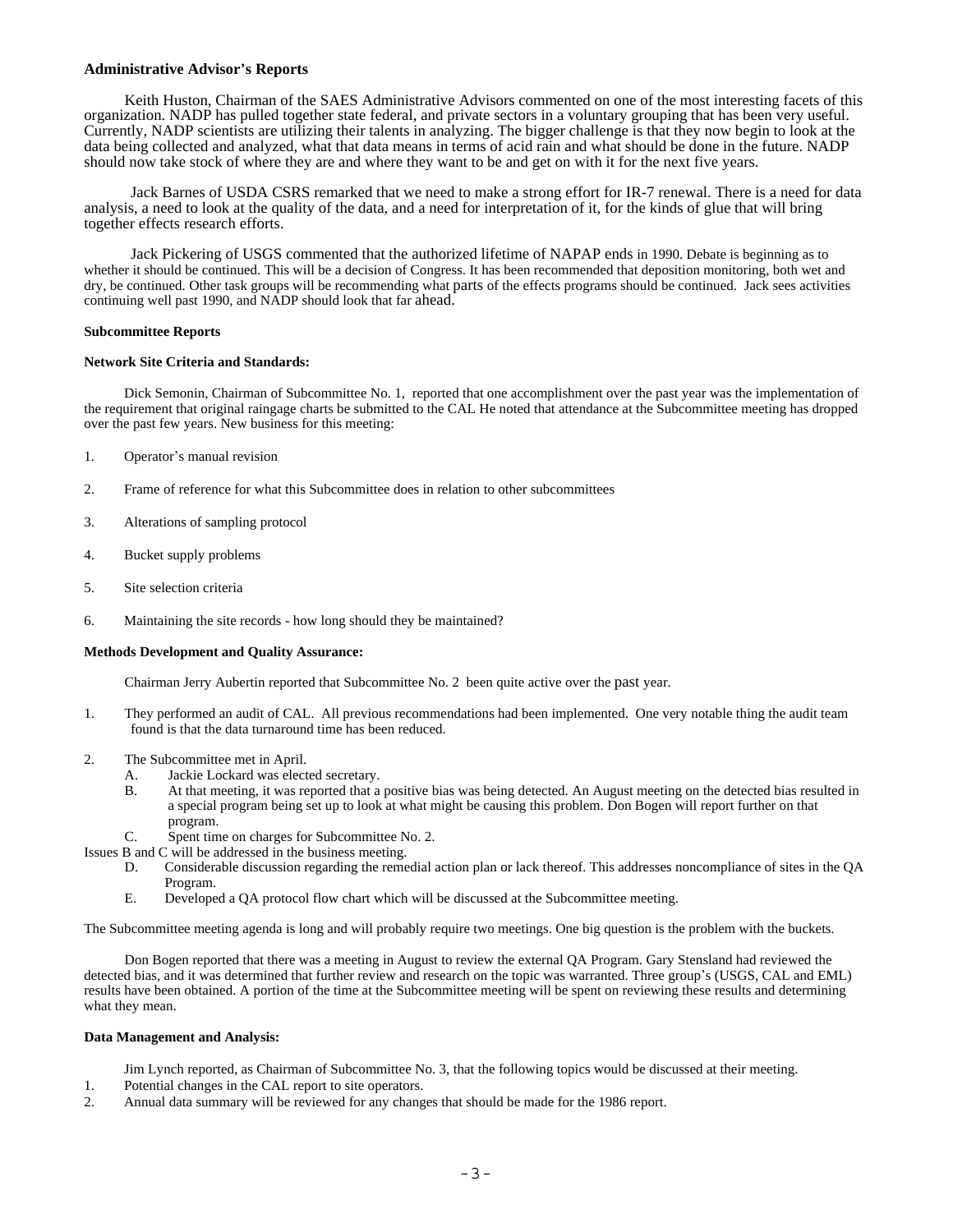- 3. Status of quarterly reports. Will talk about electronic transfer, floppy disk, direct computer tie-in, etc.
- 4. Consideration of data flags.

## **Effects Research:**

Subcommittee No 4. will meet at 7:00 p.m. on Tuesday evening for a brief session then split into four working groups according to Wayne Banwart, Chairman. The Subcommittee will also meet as scheduled on Thursday for business and to elect officers.

## **IR-7 Renewal Activities**

Dave Shriner was asked to describe activities with regard to the IR-7 renewal. We are midway in the preparation of the continuation proposal. Dave provided an overview of the steps remaining.

- 1. Will attempt to incorporate the comments received here.
- 2. From the Wednesday evening Executive Committee meeting and the Thursday morning business meeting, Dave hopes to be able to obtain agreement and approval of the concept as it is laid out.
- 3. Final meeting with representatives of the Administrative Advisors to do the polishing necessary.
- 4. Beginning in February and through April, the four regional associations of the SAES will be meeting. It is important that at least three of the four regions endorse the continuation proposal. Their recommendations will be passed to the Committee of Nine for their approval, and then to CSRS for final approval. NOTE: Currently, three regions have approved continuation of IR-7.

The Objectives section has been slightly modified but represents the spirit of the original objectives of the program. There are two primary objectives:

- 1. To measure the supply of beneficial and injurious chemical substances in precipitation across the United States.
- 2. To determine the effects of atmospheric deposition on the following:
	- A. the productivity of agricultural crops, forests, pasture and rangeland, and wetlands,
	- B. the productivity and chemical composition of soils,
	- C. the productivity of wildlife, fish, and domestic food animals,
	- D. the chemical composition of surface and ground waters, and E. The corrosion of materials, including metals, stone and masc
	- The corrosion of materials, including metals, stone and masonry, and protective coatings.

There are three major area - 1) monitoring, 2) effects, and 3) coordination and integration. The whole exercise of putting this proposal together is one of "taking stock,"and the program has every right to be proud of what it has accomplished to date. Dave thanked everyone from the Executive and Technical Committees who have taken time to work on the proposal.

### **Site Operator Recognition**

Dudley Raynal referenced the "unsung heros" of NADP. The Executive Committee feels that these are the site operators who dutifully and satisfactorily every week go about the business of servicing the collectors. At the recomiiendation of Subcommittee No. 1, it was decided that those operators who had served for five consecutive years and who had been through the training at CAL should be recognized. About 24 eligible operators have been identified, and Dudley asked any of those operators present to come forward. John Melin from the Georgia Station was presented with a five-year certificate, a letter of commendation, and a round of applause. The remaining certificates and letters will be mailed.

The meeting adjourned for meetings of Subcommittees 1, 2 and 3.

Second Session Tuesday, October 28, 1986, 1:30 p.m.

### **Invited Presentations**

Wayne Banwart, Chairman of the Effects Subcommittee, opened the afternoon session. He introduced Ann Cary of the U.S. Forest Service, who spoke on *"Status of the Forest Response Program."* Invited presentations, *'Advances in Dry Deposition,"* by Steve Lindberg of Oak Ridge National Laboratory, and *"Deposition Monitoring in Norway,"* by Katrin Nodope of the Norwegian Institute for Air Research, followed.

The meeting adjourned for a poster session (see attached poster listings) and discussion.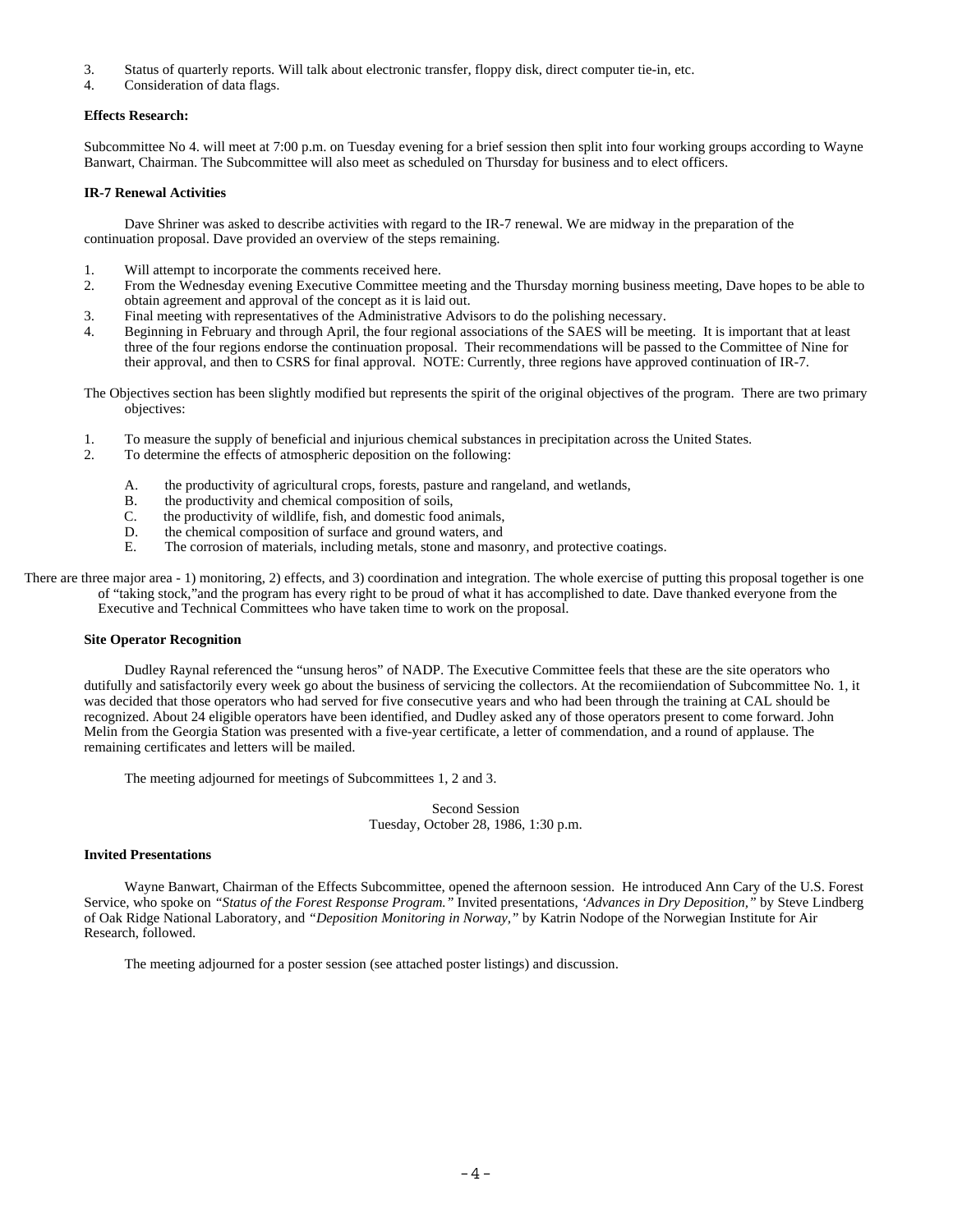### Third Session Wednesday, October 29, 1986, 8:00 a.m.

#### **Invited Presentations**

The morning session convened for invited presentations in the area of Forest Effects. Papers were presented by Al Lucier, USFS, "Growth Reduction in Natural Pine Stands in the Southeast," and by Rob Turner of Oak Ridge National Laboratory -*"Forest Soil Sensitivity to Atmospheric Deposition."* Patricia Irving of NAPAP addressed the topic of *Crop Studies.*

The morning sssion concluded with poster presentations and discussion.

Fourth Session Wednesday, October 29, 1986, 1:30 p.m.

## **Panel Discussions**

The first half or the fourth session consisted of two panel discussions. The first group, Patricia Irving of NAPAP, Rich Barchet of Battelle PNL, and Jay Messer of EPA, discussed *"NAPAP Use of NADP/NTN Data." "Data Trends Analysis"* was the topic presented by a panel composed of Rich Barchet, Battelle PNL; Gary Stensland, Illinois State Water Survey; Tony Olsen, Battelle PNL; and Bob Hirsch, USGS.

A poster session and related discussion followed**.**

Fifth Session Thursday, October 30, 1986, 8:00 a.m.

## **Invited Presentations**

The Thursday morning session was comprised of a *"Source Receptors"* paper presented by Ken Rahn of University of Rhode Island, and a presentation on *"Aquatic Effects"* by Jay Messer, EPA.

The Effects Subcommittee business meeting, and the final poster/discussion session concluded the morning.

Sixth Session Thursday, October 31, 1986, 1:30 p.m.

#### **Business Session**

Chairman Dudley Raynal called together the final session for the purpose of conducting business. The agenda consisted of:

Subcommittee Reports IR-7 Renewal and Action Dry Deposition Update Conference Sponsorship Information Items Officer Election Future Meetings

#### **Subcommittee Reports Network Site Criteria and Standards:**

Dick Semonin reported that Subcommittee 1 had a full agenda. Old business discussed**:**

- 1. Site operator certificates for dedicated site operators.
- 2. Raingage charts now being received at CAL. Question was raised of what to do with the raingage charts now being submitted. It was concluded that each site should maintain a copy of the chart for a 12-month period for interaction between CAL and the site from a QA point of view. At the end of a year, they should be turned over to the NADP program to be archived "forever."
- 3. Operator training. Training approaches were considered. Discussed producing a training film, with copies, in lieu of sending operators to CAL for training.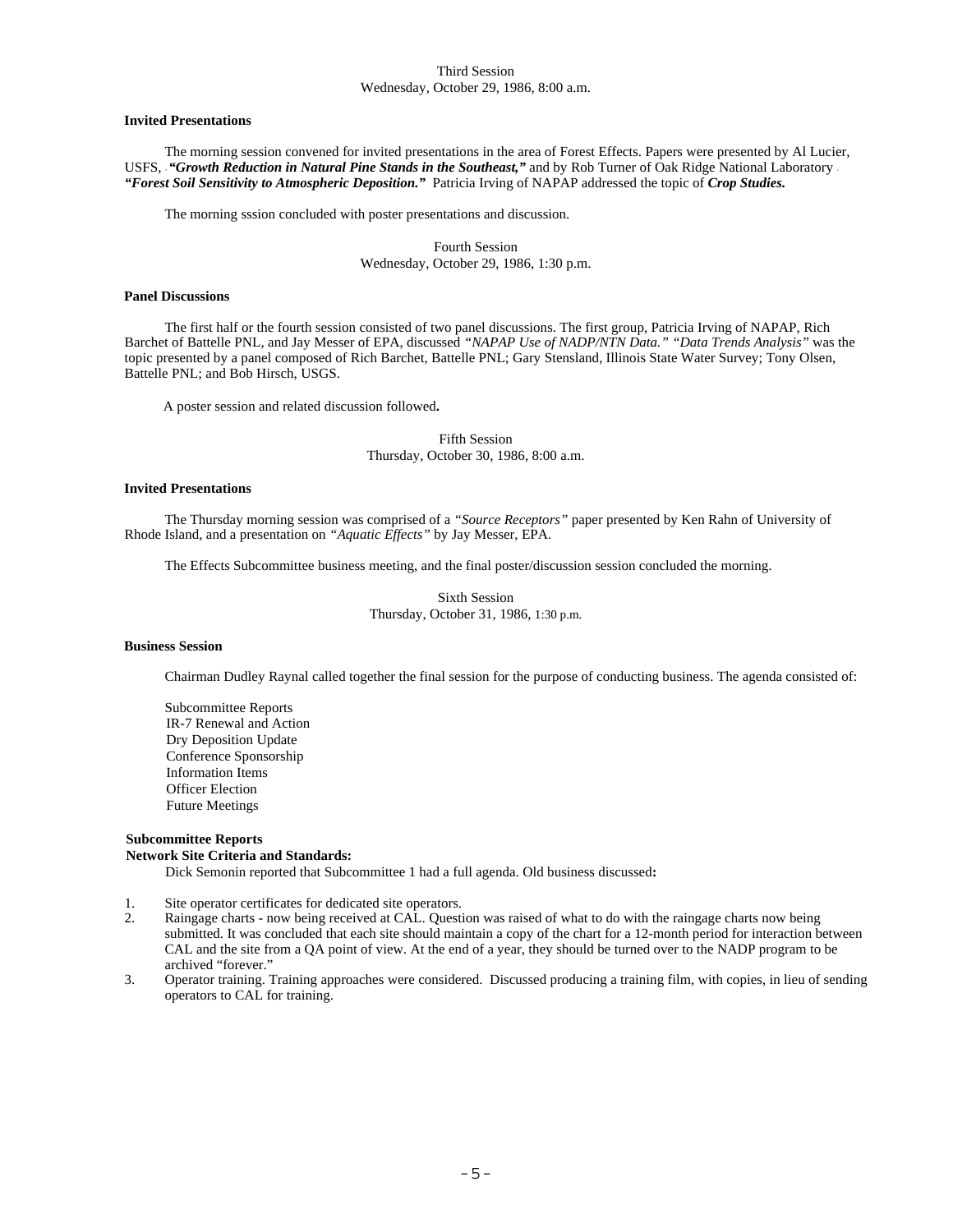New business consisted of:

- 1. Subcommittee officers for 1986-87 will remain: Chairman - Dick Semonin Vice Chairman - Jerry Walker
- 2. Revision of operator's manual. **MOTION:** Scott Dossett and Dave Bigelow were charged with preparing a revised draft of the site operator's manual. Passed by the Subcommittee. This draft will be distributed to the Subcommittee for review and will be discussed by the Executive Committee at their spring
- meeting .3. Bucket supply problems. The current bucket manufacturer is discontinuing supply of this model, and a new source must be found. New buckets do not fit the sampler, requiring retrofit of either the sampler or the bucket. There are problems in the closure of the lid. The Subcommittee also discussed the concept of changing sampling protocol to daily and going to liners. The consensus was to stay with the buckets and not try to implement a new procedure in the field. The Subcommittee is still pursuing permanent solution to the problem. The interim solution is a bucket fitted with a metal collar which will fit the sampler.
- 4. Maintaining site records. The four copies of the field form are currently distributed as follows:
	- Copy A At site
	- Copy B At CAL (includes written comments)
	- Copy C CAL without notations
	- Copy D A copy of the notated copy at Coordinator's Office, with further notations.

**MOTION:** That copies A and C need to be kept by the sites and CAL for one year, then discarded. Passed by the Subcommittee. **MOTION:** That copies B and D would be kept "forever." Passed by the Subcommittee.

- This does not preclude their being placed on microfiche or some other permanent medium.
- 5. An issue was raised regarding subtle changes in the site criteria book and whether data for sites which have been allowed into the network should be "grandfathered" into the data reports even if they might not meet the current siting criteria. **MOTION:** In recognition that the site criteria document is an ideal, before any site's data is placed at the back of the report, the matter should come to Subcommittee 1 for recommendation. Passed by the Subcommittee.
- 6. Discussion of field pH and conductivity measurements. **MOTION:** That NADP/NTN protocol be modified to allow sites with 36 months of field pH and conductivity measurements to discontinue these measurements. Passed by the Subcommittee.

### **Technical Committee Action:**

The Technical Committee was asked for guidance on recommendation No. 6. The original purposes were 1) to motivate site operators in a scientific vein, and 2) to provide QA of differences between measurements in field and lab.

**MOTION:** That the NADP/NTN protocol be modified to allow sites with 36 months of field pH and conductivity measurements to have the option of discontinuing these measurements. Seconded.

A date for this change to be effective was not included.

AMENDMENT: That this change would be effective the first collection day of 1987. Seconded and carried. There was further discussion on the amended motion. Questions regarding the implications on the external QA program and who would evaluate the 36 months of data were raised. It was suggested that the existing data should be examined by someone within the NADP community. With regard to the Quality Assurance Program, it is not certain that these measurements have been of significance to that Program. It was asked if a site wishes to continue the measurements, would they continue to receive the electrode annually? The Subcommittee consensus was yes, they would, and there would not be a differentiation in cost; the charges would be averaged and split across the network

**MOTION:** That the motion before the floor be tabled until the next Technical Committee meeting. Seconded and carried.

**MOTION:** That a committee, with Doug Sisterson serving as Chairman, be created to look at the existing data and report to the Executive Committee at the spring meeting. Seconded and carried.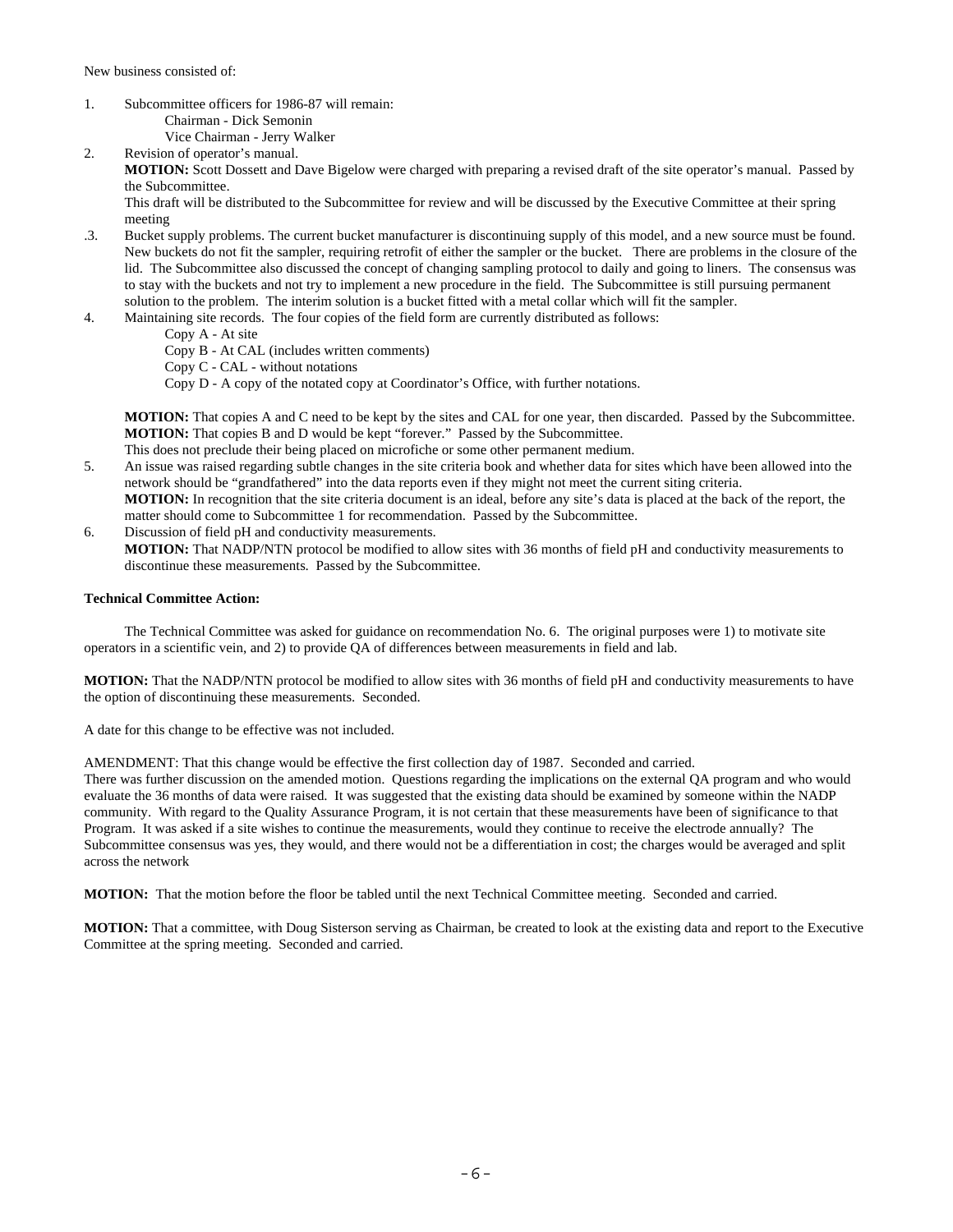The members of this *ad hoc* committee will be: Doug Sisterson, Chairman; Gary Stensland; Dave Bigelow; Jack Pickering; and a forestry person, as yet unidentified.

**MOTION:** That the Subcommittee report be accepted. Seconded and carried.

## **Methods Development and Quality Assurance:**

Activities of Subcommittee No. 2 were reported by Chairman Jerry Aubertin. The Subcommittee met on Tuesday and again on Thursday. The Tuesday meeting was devoted to reports and discussion. The Thursday morning meeting consisted of:

- 1. Election of Officers.
	- Chairman - Doug Sisterson
	- Vice Chairman - Jackie Lockard
	- Secretary Don Bogen
- 2. The Subcommittee recommends that the CAL analytical section be given permission to test and evaluate new buckets and report their findings at the next meeting.
- 3. Phosphate values below detection limit. The Subcommittee recommends:
	- A. That the ortho-phosphate detection limit be raised to 20 micrograms per liter and that analysis be performed only by ion chromatograph.
	- B. That ortho-phosphate data not be made available to the general public except on special request.
- 4. The Subcommittee recommended that the frequency of intersite comparisons be limited to twice per year with times being determined by the USGS QA Manager.
- S. The Subcommittee referred the issue of antifreeze use to Subcommittee No. 1.
- 6. Problem of snow monitoring. This is an issue which should be considered by Subcommittee No. 1 and others. No action was taken.
- 7. Discussed the possibility of QA data being compromised by including raingage charts with the blinds audits. Under CAL\*s current procedures, there is no problem. Request was made to USGS to be sure that the weekly raingage charts accompany the bucket with the site's precipitation even though it is listed as a dummy site.
- 8. Discussed site performance data provided by Dave Bigelow. These data will be evaluated by Malo and Bogen to see if a specific set of guidelines can be prepared to assess site non-compliance with NADP protocol. A summary report will be presented at the next subcommittee meeting.
- 9. A tentative flow chart, outlining steps involved in the QA protocol, was discussed. This will be a future item for action by the Subcommittee.

## **Technical Committee Action:**

**MOTION:** That the recommendation that the ortho-phosphate detection limit be raised to 20 micrograms per liter and that the analyses be performed only by Ion Chromatography be accepted. Seconded and carried.

**MOTION:** That the ortho-phosphate data not be made available to the general public except upon special request. Seconded and carried.

**MOTION:** That the third recommendation of the Subcommittee, that the frequency of intersite comparison be limited to two times per year with the time to be decided by the USGS QA project manager, be accepted. Seconded and carried. **MOTION:** That the report of Subcommittee No. 2 be accepted. Seconded and carried.

### **Data Management and Analysis Subcommittee:**

In the absence of Chairman Jim Lynch, Van Bowersox reported on activities of Subcommittee No. 3.

- 1.. Discussion of monthly data printouts issued by CAL to the sites. There are currently two reports.
	- A. A "field printout" which lists the data captured at field sites, mixed with CAL measurement of pH and conductance, and
	- B. A "preliminary chemistry" printout which lists the CAL measurements of anions and cations, plus depositions calculated from the product of sample volume and measured concentrations.

These reports will be combined into one to reduce the time lag in data turnaround. Recommendations for format and content of these reports are:

- A. Leave the content of the "field printout" unchanged;
- B. Leave the chemical concentration measurements unchanged;
- C. Change the format so that all data appears on a single page, if possible;
- D. Remove the calculated deposition and possibly replace it with the daily precipitation data;
- E. Include site operation and sample condition information recorded on the Field Observer Report Form, along with reports of contamination observed in the sample; and
- F. Continue to print note and error messages (on a separate page, if necessary), as these are the most important to data quality and to the efficiency of site operations.
- 2. 1985 Annual Data Summary questions were raised regarding the continued use of the current site completeness criteria. It was suggested that these criteria be evaluated to determine appropriateness. The Subcommittee intends to discuss this topic further at their mid-year meeting.
- 3. The Subcommittee also suggested that the 1978-81 annual summary be published. It was suggested that only tabular summaries be prepared. Publication of this report was not given highest priority.
- 4. There was discussion of the status of quarterly data reports and whether hard copy reports should be continued. Jim Gibson reported on responses to the questionnaire which was distributed on this topic. A high percentage of users wish to continue to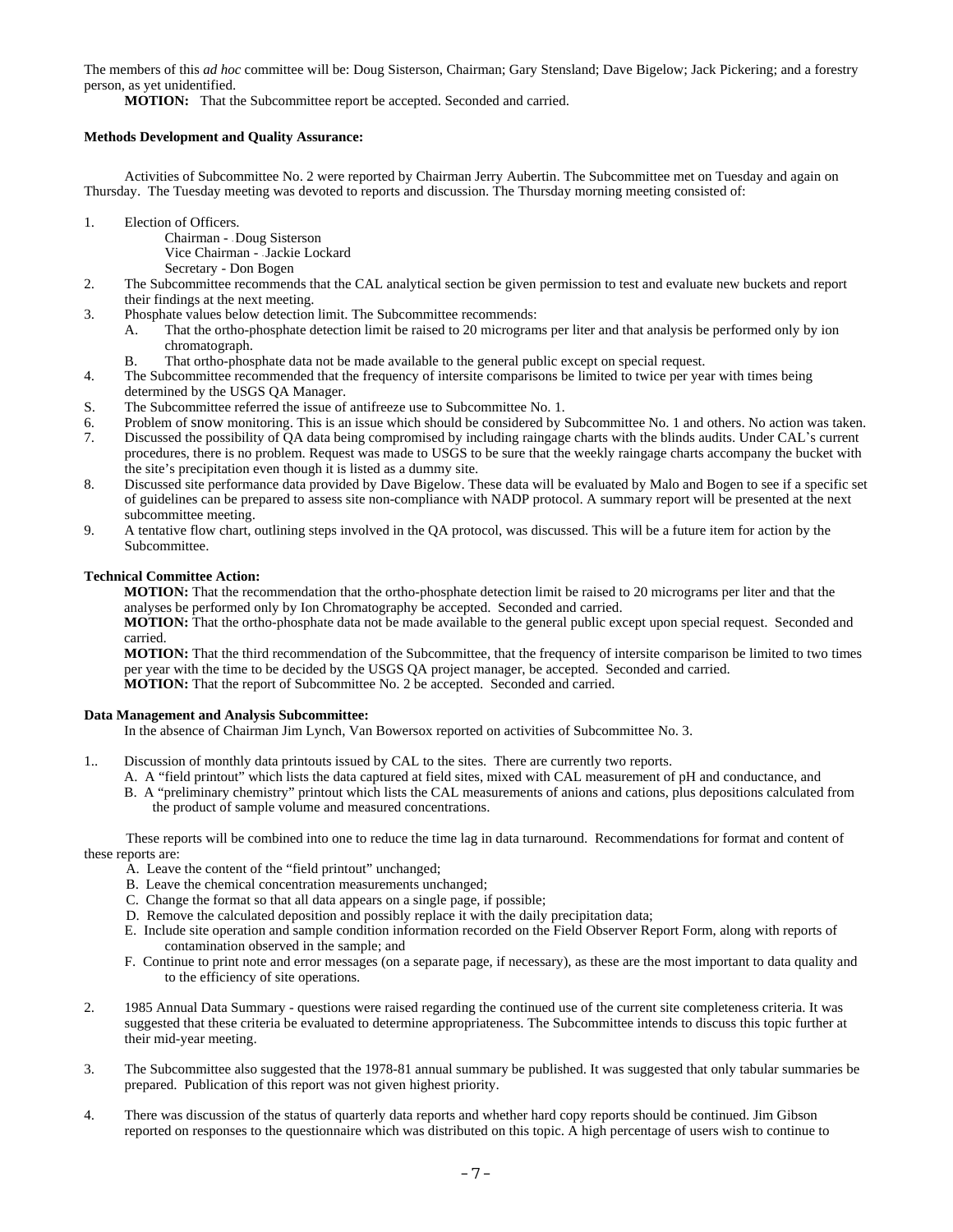receive the hard copy reports. It was also felt the reports are important for program visibility. The Subcommittee endorsed the suggestion that time series plots be removed, which would reduce the size of the report by one half. It was also agreed that the reports should be published on a semi-annual basis. The Coordinator s Office was asked to develop "straw man proposals" for developing more efficient and expanded methods of responding to "special requests," e.g., floppy disks, on-line data service, data summarization services. The monies saved from reduced publication and mailing costs could be spent for this purpose.

- 5. The Subcommittee referred the request to define an appropriate citation to be used for data acquired by tape or disk to the Coordinator's Office for action.
- 6. The following agenda items were tabled for consideration at the mid-year meeting:
	- A. how to effectively transmit data updates to the user community; and B. standardization of the data flags used by CAL and the Coordinator's
	- standardization of the data flags used by CAL and the Coordinator's Office.
- 7. The Subcommittee voted to retain the current slate of officers. They are: Chairman - Jim Lynch Vice Chairman - Van Bowersox

### **Technical Committee Action:**

**MOTION:** That the report from Subcommittee 3, be accepted., Seconded and carried.

#### **Effects Research Subcommittee:**

Subcommittee No. 4 activities were reported by Wayne Banwart, Chairman.

- 1. The Subcommittee is in the process of formulating a position statement that will provide input to the FY '88 CSRS Special Grants Program and will encourage this program to:
	- A. place strong emphasis on crops research in light of the current imbalance of funding (mostly forests) and consistent with CSRS objectives; and
	- B. recommend use of the Report on the Crop Response Workshop of the National Acid Precipitation Assessment Program as the basis for areas of emphasis.
- 2. Recommend action that will lead to the addition of one or more descriptors to the NADP data base which will enhance the utility of these data. Input was requested from each Subcommittee chair and from the Coordinator's Office. A progress report will be submitted at the next Executive Committee meeting.
- 3. The Subcommittee would like to encourage interaction with NE-121. It was suggested that possibly they could schedule their meeting to coincide with the IR-7 Technical Committee Meeting.
- 4. The Forest Working Group will re-initiate a project, originally proposed in 1983, to develop an inventory of pot-research which has been done with experimental forests and similar landholdings. An initial study of the potential use of this information will be done in Colorado, Maine, Michigan, North Carolina and Oregon. The purpose of this pilot project is to determine what type of information is available and to fine-tune the questionnaire that will be used.
- 5. Officers for 1986-87 are:

Chairman - Gary Lovett Vice Chairman - Denis DuBay

Aquatics Working Group Chairman - Alan VanArsdale

Forestry Working Group: Chairman - Ann Bartuska Vice Chairman - Ivan Fernandez

Field and Horticultural Crops Working Group: Chairman - Denis DuBay

Materials Working Group: Chairman - Ray Herrmann

#### **Technical Committee Action:**

**MOTION:** That the Effects Subcommittee report be accepted. Seconded and carried.

### **IR-7 Renewal**

Dave Shriner reported that he has spent much time over the last three days soliciting and collecting comments on the proposal. Most significant are to:

- 1. Develop a more aggressive posture relative to gaseous pollutant monitoring. Use effects program as a model.
- 2. Strengthen statements regarding linkages between monitoring and effects research.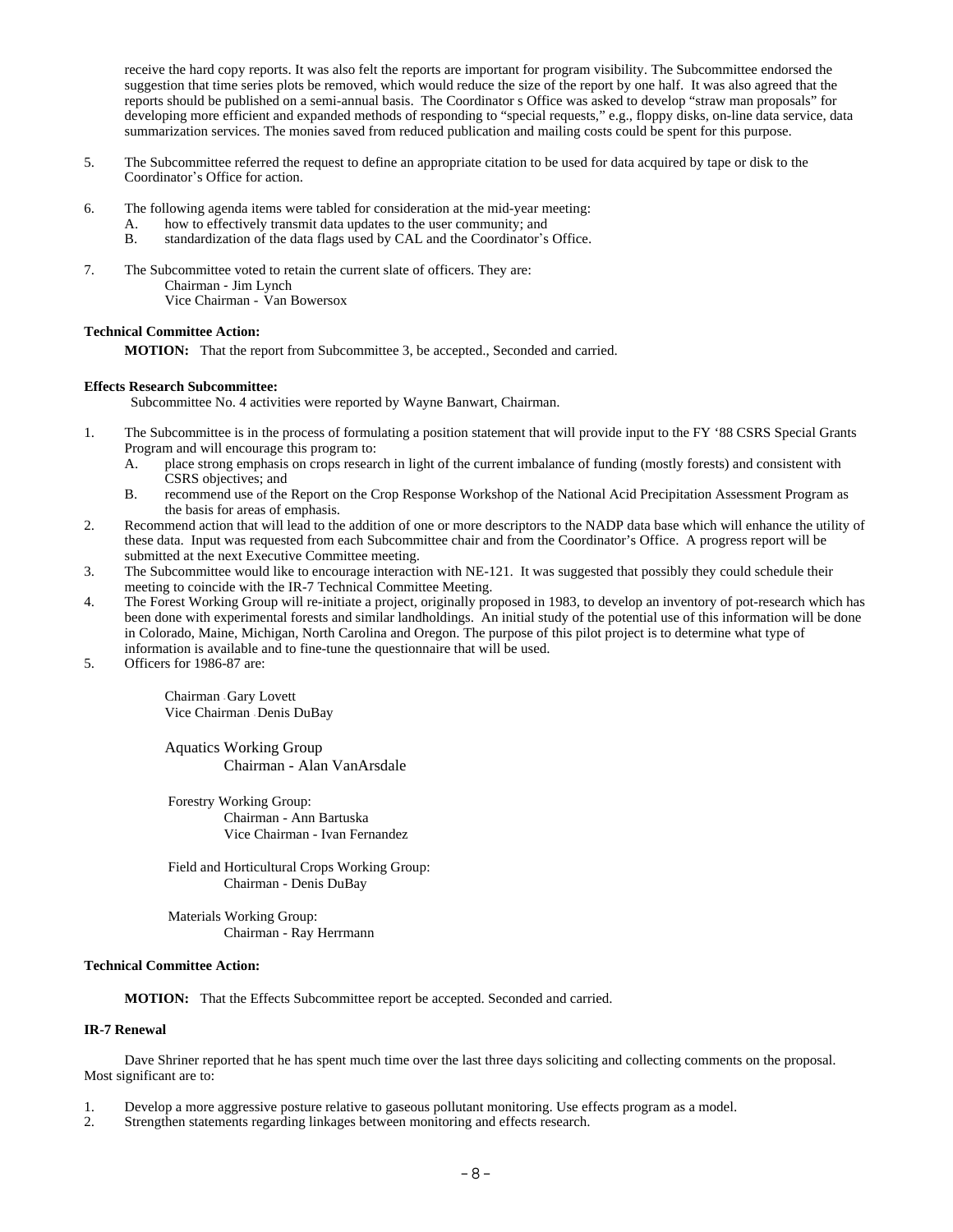- 3. Strengthen statements relative to the significance of the role NADP (IR-7) has played in the "state of the science" of atmospheric deposition research. (Take credit where credit is due.)
- 4. Strengthen the Critical Review Section, in particular, and the document, in general, in terms of "what we can/can't say as a result of effects research accomplishments." Reflect more balance between crops, forests and aquatics effects.
- 5. Update publications list.

Dave asked that the renewal proposal be accepted in principal with the understanding that the items outlined would be addressed in the next few weeks, and that the Technical Committee authorize the Executive Committee to give final approval of the proposal before presentation to the regional advisors. The schedule will be as follows:

- A. obtain approval of the Technical Committee, in principal, for the proposal as revised according to outline;<br>B. obtain approval of Administrative Advisors:
- B. obtain approval of Administrative Advisors;<br>C. mail to the Executive Committee for final ap
- mail to the Executive Committee for final approval; and
- D. send to SAES Directors about the first of January, which allows them one month review time prior to the beginning of their spring meetings.

#### **Technical Committee Action:**

**MOTION:** That the Technical Committee approve the recommendations as stated. Seconded and carried.

#### **Dry Deposition Update**

Paul Kapinos reported that the dry deposition network will finally be put in place early in 1987. The contract was awarded the last day of fiscal 1986 to ESE of Gainesville, Florida. This is a five-year contract to install and operate up to 100 sites. The work plan has been submitted and calls for the first sites to be in place by March. Thirty sites are planned to be installed in the Northeast over the next year for the model evaluation, which will take place a year from now. Two-thirds of the sites will be at existing NADP/NTN stations and contacts will be made. Sites which are not NADP/NTN will include weekly wet monitors, and the samples will be forwarded to the ESE lab for analysis. The network will basically follow the NADP protocol with the exception of not using buckets. The network itself calls for weekly protocol, Tuesday to Tuesday. An additional 15 sites will be implemented in the next year - 5 in the Southeast and 10 in the West.

#### **Conference Sponsorship**

Steve Lindberg reported that the Heavy Metals Conference will be held in the United States for the first time next year and requested NADP support. Sponsorship in the amount of \$1,000 was approved by the Executive Committee.

#### **Other Business**

Jim Gibson's request for sabbatical leave has been approved, beginning in January. The Executive Committee established an ad hoc committee to insure smooth continuation of coordination activities. Jim will remain in contact with his office during this period. NOTE: Due to a change in circumstances, Jim Gibson will not be taking the planned sabbatical.

### **Election of Officers**

A request by Steve Lindberg that he be permitted to remain in the position of Secretary for an additional year was approved by the Executive Committee. Therefore, the nominating committee was asked to select a candidate for the position of Vice Chairman. Dave Shriner reported that the nominating committee recommends Wayne Banwart for this office. Don Bogen was nominated from the floor but declined the nomination. No other nominations were received.

**MOTION:** That the nominations cease and that Wayne Banwart be elected Vice Chairman of the Technical Committee for 1986-87 by acclamation. Seconded and carried.

Technical Committee officers for the following year are:

Chairman - John Robertson Vice Chairman - Wayne Banwart Secretary - Steve Lindberg Past Chairman - Dudley Raynal

Dudley Raynal expressed thanks to John Robertson and Wayne Banwart for a successful meeting and asked for a round of applause for these individuals and for all who made presentations. Thanks were also expressed to Jerry Walker for his efforts locally, along with thanks to the Coordinator's Office staff. John Robertson assumed the chair.

#### **Future Meetings**

John Robertson announced that next year's meeting will be held in Minneapolis, Minnesota., and the 1988 meeting is scheduled for Champaign, Illinois. John asked to receive suggestions for locations for 1989 and 1990. He also asked that suggestions for next year\*s program, etc. be provided to Wayne Banwart or himself. Wayne Banwart will set the date for the Technical Committee Meeting. NOTE: The meeting has subsequently been scheduled for the first week in November in Minneapolis.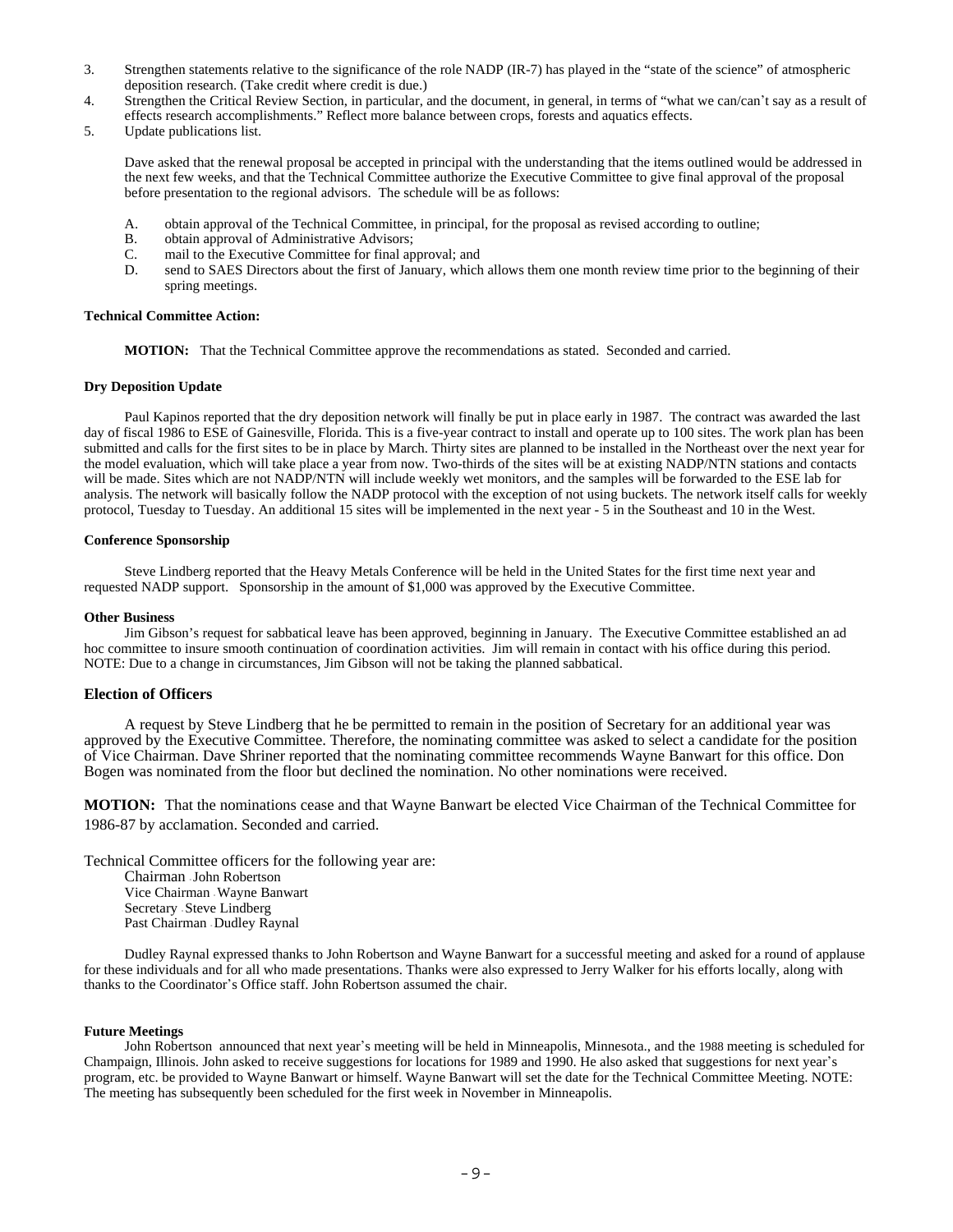## **On-going Business**

- 1. Warren Knapp has been reappointed Chairman of the Quality Assurance Steering Committee and has been charged with developing a remedial action plan for sites not in compliance with the intercomparison program.
- 2. There will be a follow-up visit to CAL.
- 3. Dudley Raynal will chair an *ad hoc* committee to look at restructuring of the existing subcommittees. Outgoing subcommittee chairs will serve on that committee, and would appreciate any input from the group.
- 4. The *ad hoc* committee to "oversee" the Coordinator's Office in Jim Gibson's absence will consist of John Robertson, Paul Kapinos, Wayne Banwart and Jim Gibson. NOTE: This committee has been disbanded since Jim Gibson will not be taking sabbatical.

**MOTION:** That the 1986 NADP (IR-7) Technical Committee meeting be adjourned. Seconded and carried.

# Participant List

# Name Affiliation

Mary Ann Allan Electric Power Research Institute Richard Artz **NOAA/Air Resources Laboratory NOAA/Air Resources Laboratory** G.M. Aubertin Southern Illinois University Gary Austin **Amoco Production Company** John Duff Bailey Northrop Services, Inc./EPA Linda Bandhauer NADP/NTN Coordinator's Office Wayne Banwart **University of Illinois** Rich Barchet Pacific Northwest Laboratory John Barnes U.S. Department of Agriculture, CSRS Ann Bartuska North Carolina State University Berne Bennett **I.S.** Environmental Protection Agency Gerald Bernier Maine Department of Environmental Protection David Bigelow NADP/NTN Coordinator's Office Donald Bogen U.S. Department of Energy Van Bowersox Illinois State Water Survey Gordon Bradford University of California Patricia Brewer Tennessee Valley Authority Steven Bromberg U.S. Environmental Protection Agency Myron Brooks U.S. Geological Survey Ralph Bulger Andersen Samplers, Inc. Gerald Byers NADP/NTN Coordinator's Office Ann Carey USDA Forest Service Deb Chaloud Lockheed-EMSCO/EPA Art Chappelka Virginia State University Boris Chevone Virginia Polytechnic Institute and State University Steve Cline Northrop Services, Inc./EPA George Coltharp University of Kentucky Edward Corbett U.S. Forest Service (NEFES) Terry Dana Battelle-Northwest James Davidson University of Florida Dieter Deumling Schloss Schoenstein Thomas Dreschel The Bionetics Corporation Denis DuBay USDA Air Quality Research Program Cary Eaton Research Triangle Institute David Estano Wisconsin Department of Natural Resources Herbert Feely U.S. Department of Energy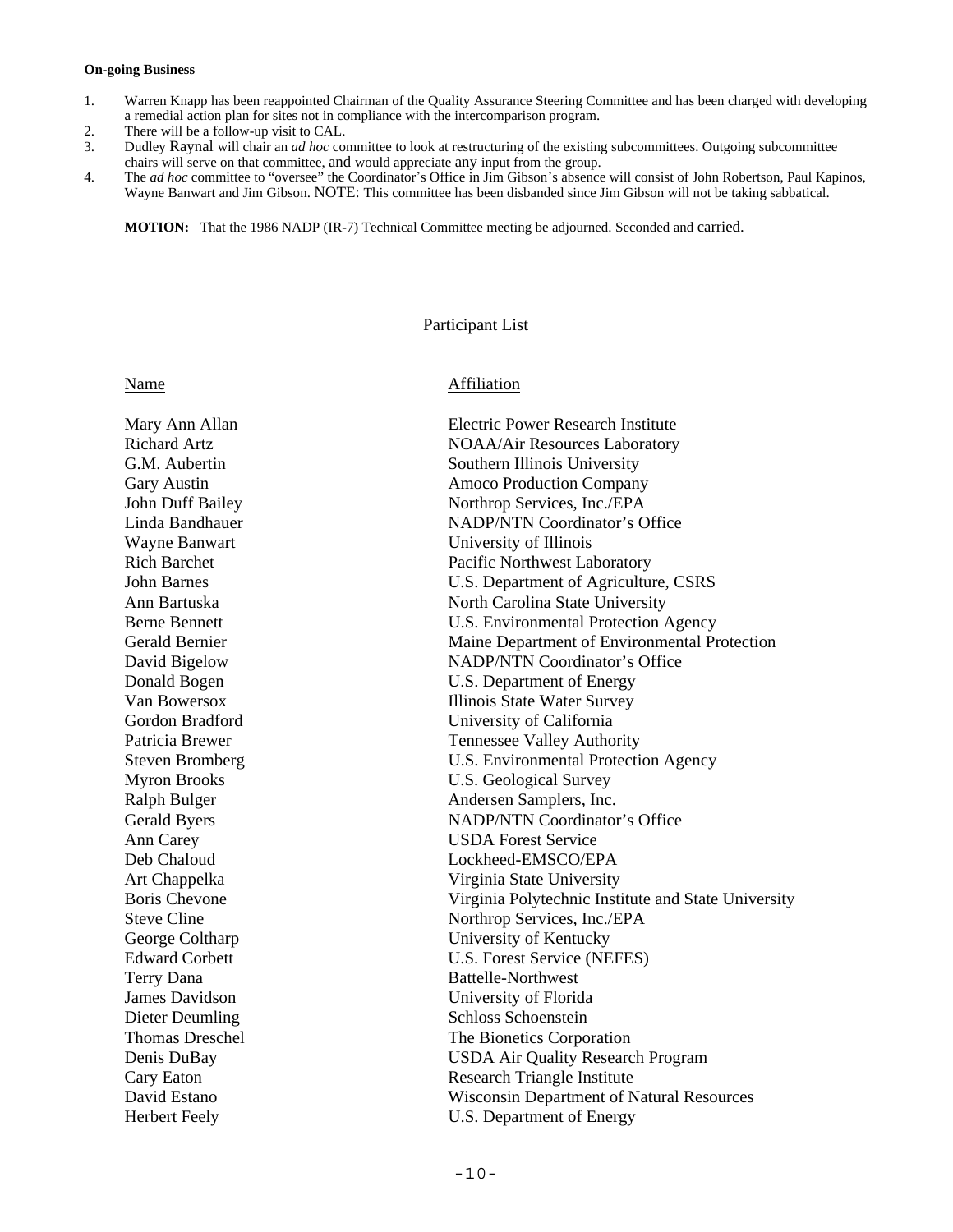Richard Flagler USDA Forest Service Joel Frisch U.S. Geological Survey Alan Galbraith USDA Forest Service Richard Graham U.S. Military Academy Richard Grant Purdue University Patricia Irving NAPAP Paul Kapinos U.S. Geological Survey Warren Knapp Cornell University Sagar Krupa University of Minnesota John LaFemina U.S. Military Academy Dennis Lamb Penn State University Ted Langevin SURRES **James Lynch** Penn State University Bernard Malo **Example 2018** U.S. Geological Survey Tom Merrifield **Andersen Samplers**, Inc. Dale Nichols USDA Forest Service Anthony Olsen Battelle-Norwest Marlene Phillips Environment Canada Ranard Pickering U.S. Geological Survey David Radloff USDA Forest Service Dudley Raynal SUNY, Syracuse John Robertson U.S. Military Academy LeRoy Schroder U.S. Geological Survey

Ivan Fernandez University of Maine Elizabeth Field Florida Department of Environmental Regulation Eric Fujita California Air Resources Board **Donald Gatz Illinois State Water Survey** James Gibson NADP/NTN Coordinator Charles Hakkarinen Electric Power Research Institute Lamar Harris Maryland Agricultural Experiment Station James "Bud"Hart Michigan State University Walter Heck USDA/ARS Air Quality Program George Hendrey Brookhaven National Laboratory Bruce Hicks NOAA/Air Resources Laboratory Keith Huston North Central Assoc of Agricultural Exp Stn Directors Anthony Janetos U.S. Environmental Protection Agency J.M. Kelly Tennessee Valley Authority Edward Klappenbach U.S. Environmental Protection Agency Barbara Levinson U.S. Environmental Protection Agency Steven Lindberg Martin Marietta Energy Systems Raymond Little Tennessee State University Jacqueline Lockard Illinois State Water Survey Neil MacDonald Michigan State University Brooks Madsen University of Central Florida Detleff Matt NOAA/Air Resources Laboratory Jay Messer U.S. Environmental Protection Agency Andrea Morden-Moore Illinois State Water Survey Katrin Nodop Norwegian Institute for Air Research Mark Peden **Illinois State Water Survey** Neville Reid Ontario Ministry of Environment Chris Saint U.S. Environmental Protection Agency/MQ Dan Salkovitz Virginia Air Pollution Control Board Pradeep Saxena Pacific Gas and Electric Company Paul Schroeder Environmental Research Lab